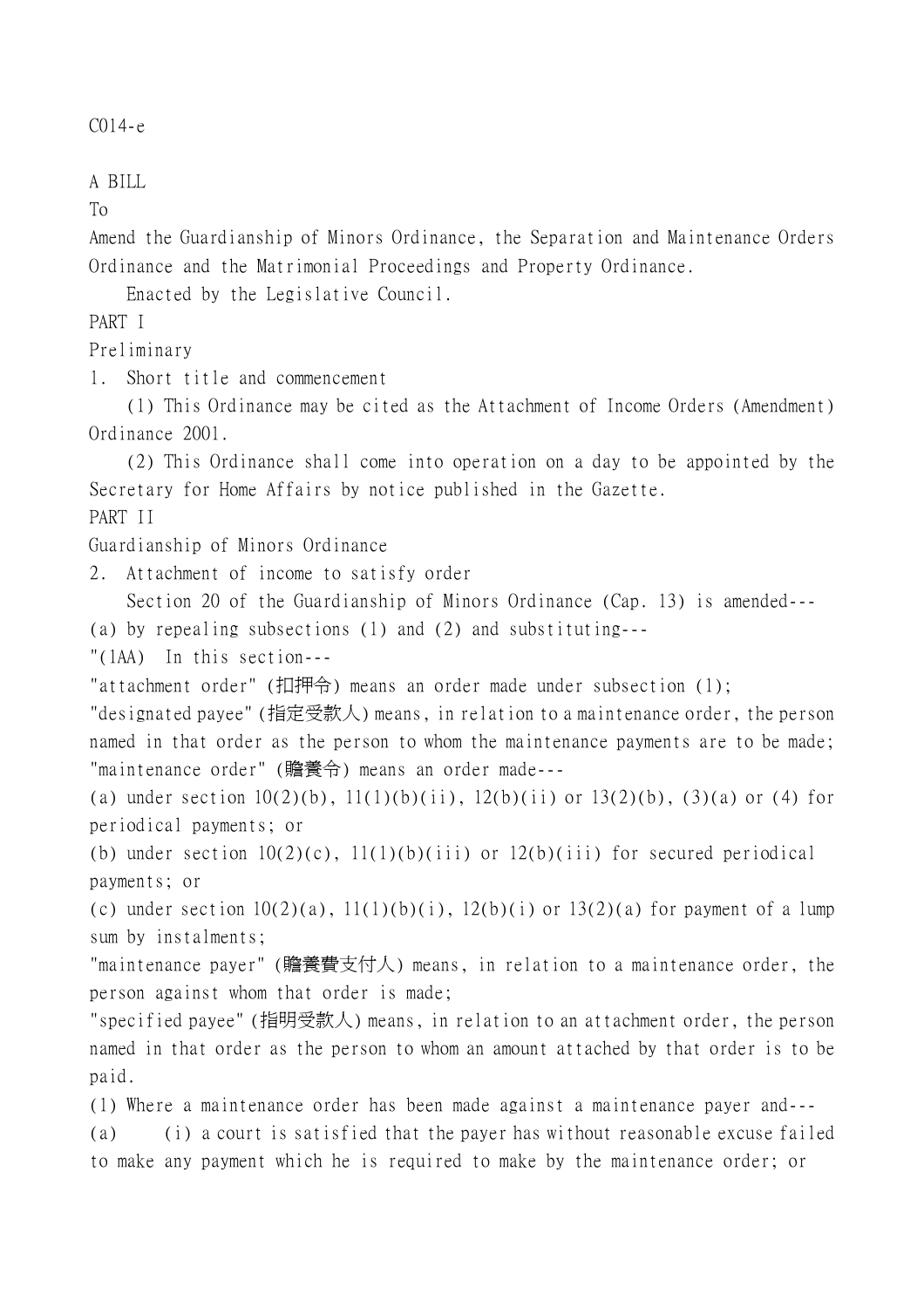(ii) a court is satisfied that there are reasonable grounds to believe that the payer will not make full and punctual payment in compliance with the maintenance order; or

(iii) the payer and designated payee agree to the making of an order under this section; and

(b) there is any income capable of being attached payable to the payer,

the court may, in accordance with rules made under subsection (6), order the income to be attached as to the whole or part of the amount payable under the maintenance order and the amount attached to be paid to the specified payee.

(1A) For the purpose of subsection  $(1)(a)(ii)$ , in deciding whether there are reasonable grounds to believe that the maintenance payer will not make full and punctual payment in compliance with the maintenance order, the court shall take into account all the circumstances of the case, including (but not limited to)--- (a) the payer's past record in discharging his reasonable financial obligation towards the designated payee before any maintenance order is made;

(b) the payer's past conduct in connection with the making of maintenance payments to the payee pursuant to the maintenance order or an undertaking in any proceedings; and

(c) the risk of the payer dissipating his property.";

(b) by adding---

"(2A) The court may, at any time after an maintenance order has been made, including in the same hearing in which the maintenance order is made or varied, make an attachment order.

(2B) An attachment order may be made by the court on its own motion or on the application by the maintenance payer or the designated payee or both."; (c) in subsection  $(3)$ ---

(i) by repealing "order made under this section (an "attachment order")" and substituting "attachment order";

(ii) by repealing "designated" and substituting "specified"; (d) in subsection  $(6)(d)$  and  $(e)$ , by adding "費" after "養";

(e) by adding---

"(6A) Rules made under subsection (6) may empower the court to dispense with or relax any procedure or abridge any time limit specified in the rules if the court is satisfied that it is fair and reasonable to do so in the circumstances of the case.". PART III

Separation and Maintenance Orders Ordinance

3. Attachment of income to satisfy order

Section 9A of the Separation and Maintenance Orders Ordinance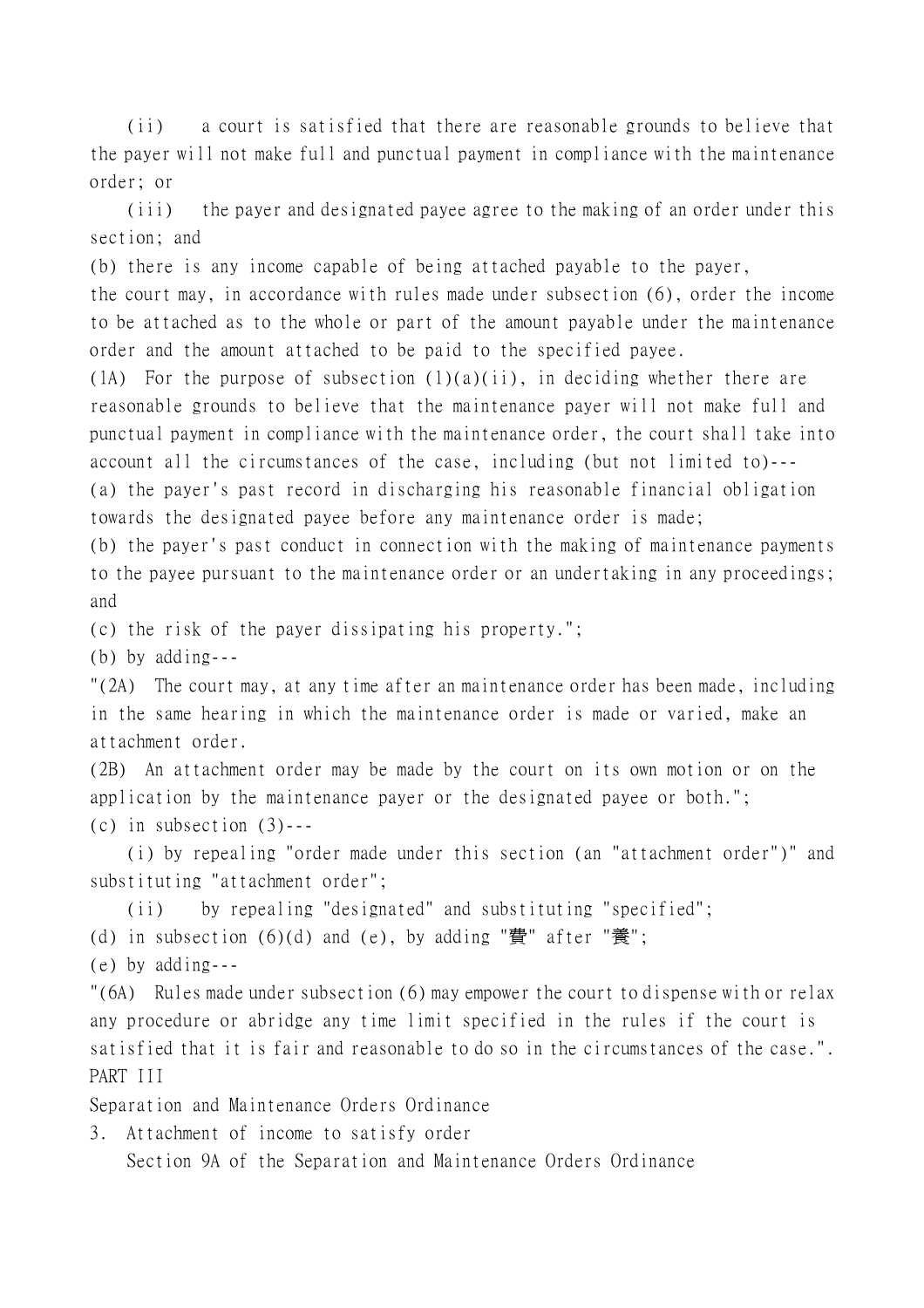(Cap. 16) is amended---

(a) by repealing subsections (1) and (2) and substituting---

"(1AA) In this section---

"attachment order" (扣押令) means an order made under subsection (1);

"designated payee" (指定受款㆟) means, in relation to a maintenance order, the person named in that order as the person to whom the maintenance payments are to be made; "maintenance order" (贍養令) means an order made---

(a) under section  $5(1)(c)$  or (d) or  $9(1)$  for periodical payments; or

(b) under section  $5(1)(c)$  or (d) for payment of a lump sum by instalments;

"maintenance payer" (贍養費支付㆟) means, in relation to a maintenance order, the person against whom that order is made;

"specified payee" (指明受款㆟) means, in relation to an attachment order, the person named in that order as the person to whom an amount attached by that order is to be paid.

(1) Where a maintenance order has been made against a maintenance payer and--- (a) (i) a court is satisfied that the payer has without reasonable excuse failed to make any payment which he is required to make by the maintenance order; or

(ii) a court is satisfied that there are reasonable grounds to believe that the payer will not make full and punctual payment in compliance with the maintenance order; or

(iii) the payer and designated payee agree to the making of an order under this section; and

(b) there is any income capable of being attached payable to the payer,

the court may, in accordance with rules made under subsection (6), order the income to be attached as to the whole or part of the amount payable under the maintenance order and the amount attached to be paid to the specified payee.

(1A) For the purpose of subsection  $(1)(a)(ii)$ , in deciding whether there are reasonable grounds to believe that the maintenance payer will not make full and punctual payment in compliance with the maintenance order, the court shall take into account all the circumstances of the case, including (but not limited to)--- (a) the payer's past record in discharging his reasonable financial obligation towards the designated payee before any maintenance order is made;

(b) the payer's past conduct in connection with the making of maintenance payments to the payee pursuant to the maintenance order or an undertaking in any proceedings; and

(c) the risk of the payer dissipating his property.";

(b) by adding---

"(2A) The court may, at any time after an maintenance order has been made, including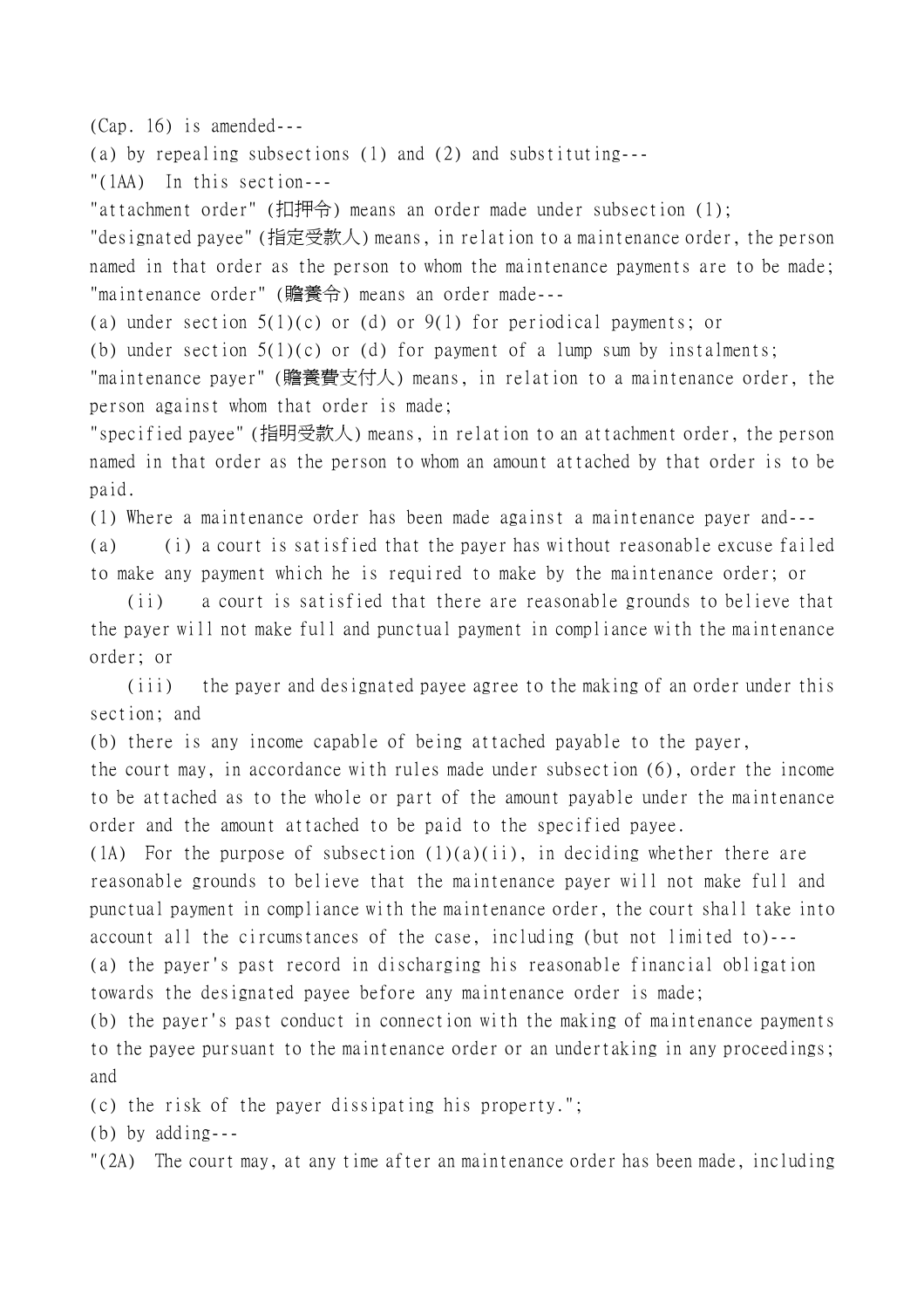in the same hearing in which the maintenance order is made or varied, make an attachment order.

(2B) An attachment order may be made by the court on its own motion or on the application by the maintenance payer or the designated payee or both."; (c) in subsection  $(3)$ ---

(i) by repealing "order made under this section (an "attachment order")" and substituting "attachment order";

(ii) by repealing "designated" and substituting "specified";

(d) in subsection  $(6)(d)$  and  $(e)$ , by adding "費" after "養";

(e) by adding---

"(6A) Rules made under subsection (6) may empower the court to dispense with or relax any procedure or abridge any time limit specified in the rules if the court is satisfied that it is fair and reasonable to do so in the circumstances of the case.". PART IV

Matrimonial Proceedings and Property Ordinance

4. Attachment of income to satisfy order

Section 28 of the Matrimonial Proceedings and Property Ordinance (Cap. 192) is amended---

(a) by repealing subsections (1) and (2) and substituting---

"(1AA) In this section---

"attachment order" (扣押令) means an order made under subsection (1);

"designated payee" (指定受款㆟) means, in relation to a maintenance order, the person named in that order as the person to whom the maintenance payments are to be made; "maintenance order" (贍養令) means an order made---

(a) under section  $4(1)(a)$ ,  $5(2)(a)$ ,  $8(5)$  or  $(6)(a)$  or  $(d)$  or  $15(4)$  or  $(5)$  for periodical payments; or

(b) under section  $4(1)(b)$ ,  $5(2)(b)$ ,  $8(6)(b)$  or (e) or  $15(4)$  or (5) for secured periodical payments; or

(c) under section  $4(1)(c)$ ,  $5(2)(c)$  or  $8(6)(c)$  or (f) for payment of a lump sum by instalments;

"maintenance payer" (贍養費支付㆟) means, in relation to a maintenance order, the person against whom that order is made;

"specified payee" (指明受款㆟) means, in relation to an attachment order, the person named in that order as the person to whom an amount attached by that order is to be paid.

(1) Where a maintenance order has been made against a maintenance payer and--- (a) (i) a court is satisfied that the payer has without reasonable excuse failed to make any payment which he is required to make by the maintenance order; or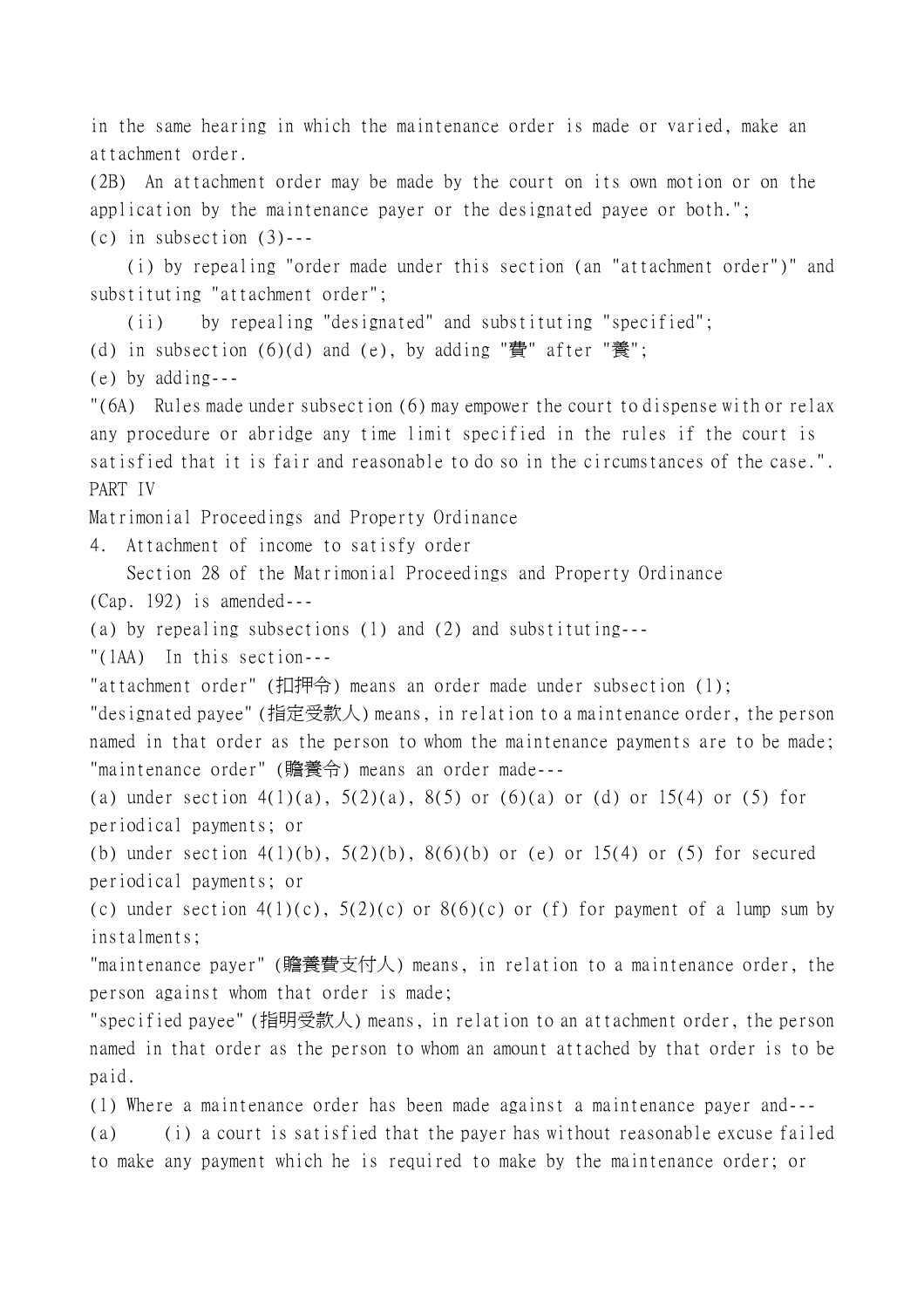(ii) a court is satisfied that there are reasonable grounds to believe that the payer will not make full and punctual payment in compliance with the maintenance order; or

(iii) the payer and designated payee agree to the making of an order under this section; and

(b) there is any income capable of being attached payable to the payer,

the court may, in accordance with rules made for the purpose of subsection (6), order the income to be attached as to the whole or part of the amount payable under the maintenance order and the amount attached to be paid to the specified payee. (1A) For the purpose of subsection  $(1)(a)(ii)$ , in deciding whether there are reasonable grounds to believe that the maintenance payer will not make full and punctual payment in compliance with the maintenance order, the court shall take into account all the circumstances of the case, including (but not limited to)--- (a) the payer's past record in discharging his reasonable financial obligation towards the designated payee before any maintenance order is made;

(b) the payer's past conduct in connection with the making of maintenance payments to the payee pursuant to the maintenance order or an undertaking in any proceedings; and

(c) the risk of the payer dissipating his property.";

(b) by adding---

"(2A) The court may, at any time after an maintenance order has been made, including in the same hearing in which the maintenance order is made or varied, make an attachment order.

(2B) An attachment order may be made by the court on its own motion or on the application by the maintenance payer or the designated payee or both."; (c) in subsection  $(3)$ ---

(i) by repealing "order made under this section (an "attachment order")" and substituting "attachment order";

(ii) by repealing "designated" and substituting "specified"; (d) in subsection  $(6)(d)$  and  $(e)$ , by adding "費" after "養"; (e) by adding--- "(6A) Rules made for the purpose of subsection (6) may empower the court to dispense with or relax any procedure or abridge any time limit specified in the rules if the court is satisfied that it is fair and reasonable to do so in the circumstances of

the case.".

PART V

Consequential Amendment

Attachment of Income Order Rules